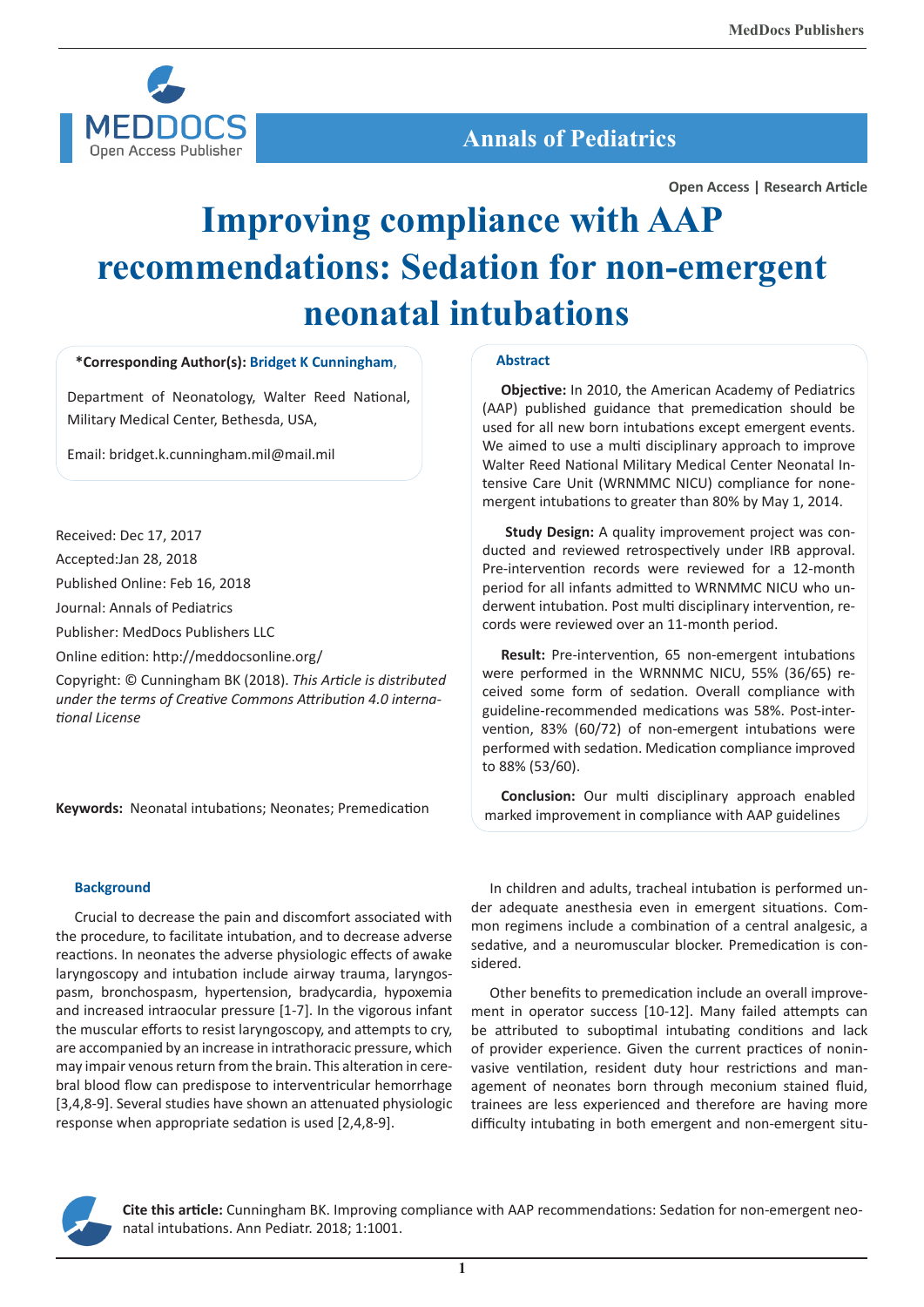ations [10,15]. In 2013 Haubner et al. found that less than 50% of delivery room intubations are successful. The most common overall reasons for failure were patient decompensation.

Intubation (19%) [13]. O'Donnell et al. showed in 2006 that successful intubations frequently require more than one attempt and are rarely accomplished within the currently recommended time frame per the Neonatal Resuscitation Program (NRP) © of less than twenty seconds [14]. Further more, in 2014 Le showed that premedication improves success rates across all training and experience levels [10].

In neonates no consensus exists regarding the optimal drug or drug combination for intubation. In 2010 the American Academy of Pediatrics (AAP) published guidance stating that premedication should be used for all newborns except for emergent intubation during resuscitation either in the delivery room or after acute deterioration at a later age. Use of analgesics or an anesthetic dose of a hypnotic should be given, the use of vagolytics or rapid onset muscle relaxants should be considered, and the use of sedatives alone such as benzodiazepines without analgesia should be avoided [9].

Despite the above evidence and AAP guidance, multiple surveys show that the implementation of these guidelines is highly heterogeneous [17-20]. Observational studies in Neonatal Intensive Care Units (NICUs) around the world have shown varying rates from 38 to 94% [17-20]. During 2012-2013 Walter Reed National Military Medical Center Neonatal Intensive Care Unit (WRNMMC NICU) used sedation in 55% of infants who underwent non-emergent intubation. Of those who did receive some premedication, the drug selection was compliant with AAP guidance only 58% of the time.

We hypothesize that factors associated with avoidance of premedication include unfamiliarity with the AAP statement, an existing culture of sedation avoidance and concern for adverse medication reactions to include respiratory depression, chest wall rigidity and inability to extubate after the INSURE technique [21].

We conducted a quality improvement project at Walter Reed National Military Medical Center (WRNMMC) using a combined approach of a new Electronic Medical Record (EMR) documentation tool with regular classroom based multi-disciplinary educational sessions for physician and nursing staff to improve our NICU compliance with current AAP recommendations to greater than 80% for both overall use of sedation and appropriate medication selection by May 1, 2014. A secondary goal of the project was to improve trainee education about types of and indications for sedation. We hypothesized that appropriate analgesia will improve operator success with fewer attempts required to successfully intubate, thereby impacting the overall learner experience and educational opportunity.

## **Materials and Methods**

To better understand the impact of our quality improvement project we conducted an IRB approved retrospective chart review. The pre-intervention time period was defined as Jan 1, 2012 through Jan 1, 2013. Medical records from this time period were reviewed to determine existing compliance rates and find possible barriers to improvement. Our root cause analysis revealed several areas that were likely contributing to the under use of premedication. Specifically there was a lack of knowledge regarding the AAP guidance and recommendations published in 2010. Further more there was controversy

regarding what constitutes a non-emergent intubation verse an emergent procedure. Additionally we found that several providers were avoiding premedication due to potential adverse effects such as respiratory depression, chest wall rigidity and inability to rapidly extubate after surfactant administration.

Our combined interventional approach was implemented in November 2013. The educational sessions were classroom based and given to both physician and nursing staff. We defined emergent intubations as those occurring in the delivery room or during an acute decompensation categorized by significant bradycardia and inability to stabilize with Bag Mask Ventilation (BMV). We reviewed AAP guidance and recent literature advocating for the use of sedation and its impact on operator success. We used the Cormack-Lehane airway scale [22] to educate trainees on proper procedural technique and methods to improve their view of the vocal cords during direct laryngoscopy. The educational sessions were held every 3 to 4 months during the post-invention period defined as November 2013 through October 2014. During each session we presented our current compliance with AAP guidelines in the WRNM-MC NICU, comparing both pre and post-intervention data.

The new Electronic Medical Record (EMR) tool included a section for anesthesia provided and procedural details (Supplementary Figure. 1). The drop down medication menu includes analgesia, sedative, hypnotic/dissociative, vagolytic, and muscle relaxant medications. The EMR requires the provider to enter the drug dose in addition to the indication, or purpose of use, thereby reinforcing to trainees the mechanism of action for each drug. Also included are procedural specifics such as number of intubation attempts, method in which placement was confirmed, and associated complications (bleeding, bradycardia, hypoxemia, etc).

Medication compliance was defined per AAP guidance as the use of a rapid onset opiate, rapid onset opiate plus a benzodiazepine; rapid onset opioid (i.e. fentanyl), benzodiazepine(i.e. versed) and a vagolytic (i.e. atropine); or any of the above medications plus the addition of a muscle relaxant. Our unit regularly uses fentanyl and versed for invasive procedures such as central line placement, therefore there was an existing comfort level with dosing and administration for these two medications.

Intubations were reviewed monthly to track compliance and improvement. Infants were included in data analysis if they underwent endotracheal intubation during their admission. Emergent intubations occurring in the delivery room or during an acute decompensation (significant bradycardia unresponsive to Bag Valve Mask ventilation (BVM)) at a later age were excluded. Detailed data was collected with respect to infant demographics (gestational age at birth, sex, birth weight, and age at time of procedure), indication for intubation (Respiratory Distress Syndrome (RDS), respiratory distress, respiratory failure, surfactant administration, surgery, reintubation, sepsis, apnea bradycardia episodes, or other), pre-procedural sedation (class of medication and specific drug chosen), number of attempts required prior to successful intubation, level of provider training performing the procedure (intern, resident, fellow, attending), documentation compliance with new EMR tool, and any associated complications. Infant demographics were compared using standard descriptive statistics. Continuous data were analyzed and compared with the Mann-Whitney U test with an α level of 0.05 accepted as significant. (Graph Pad Prism 6, Graph Pad Software, La Jolla CA).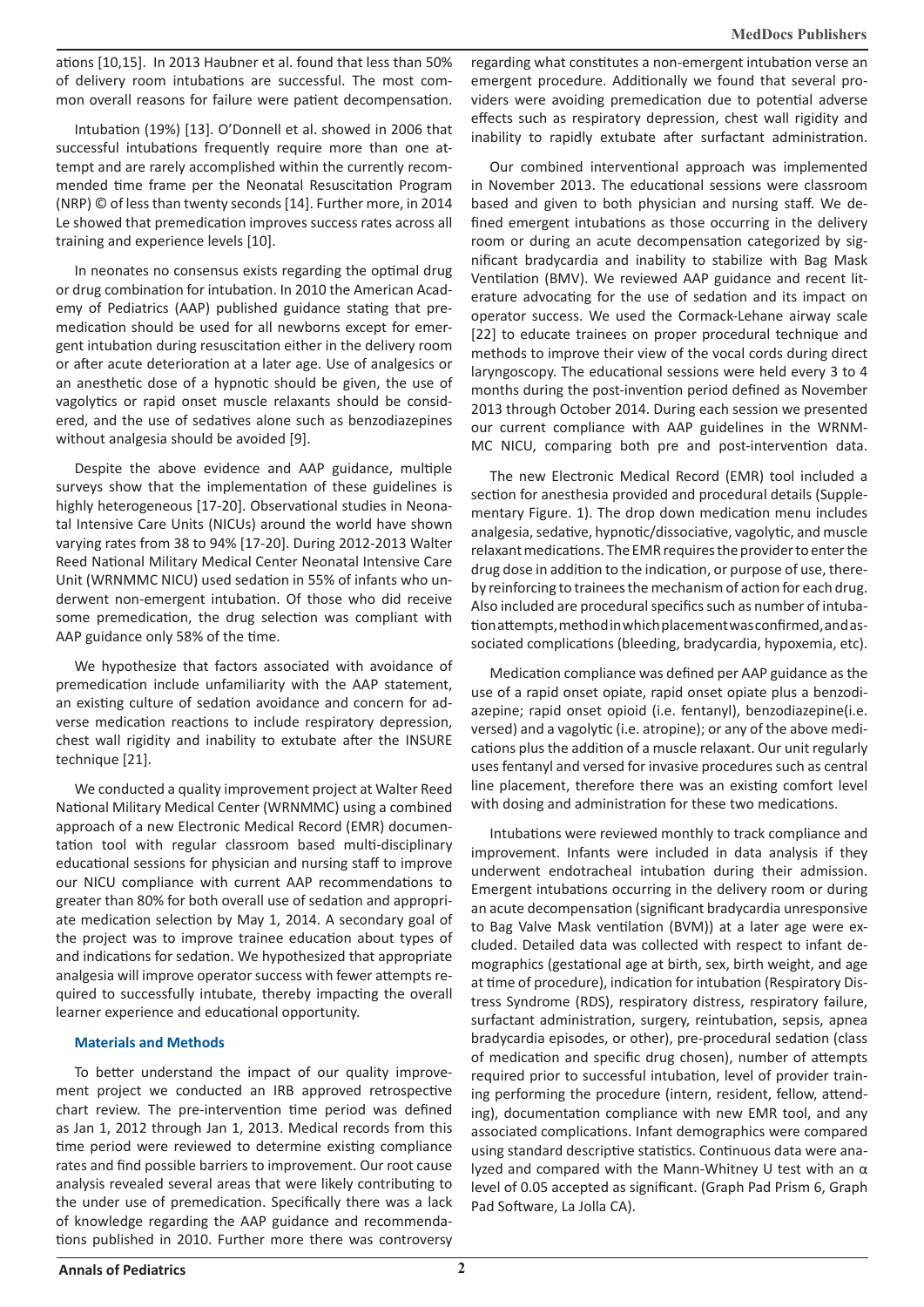# **Methods**

During the pre-intervention time period of 2012 to 2013, 65 non-emergent intubations were performed in the WRNNMC NICU. Only 55% of infants (36/65) received some form of sedation. Sedated infants were born at an older gestational age and weighed more at birth than non-sedated infants, however there was no difference in age at the time of intubation (day of life (DOL)) (**Table 1**). Overall compliance rate with AAP recommended medications was 58% with midazolam as the most frequently used medication (Figure 1). Indications for intubation were reviewed; the most common indications documented included respiratory distress, surfactant administration, a combination of RDS and surfactant administration, and respiratory failure (Supplementary **Figure 2**)

Post intervention data was collected from Nov 1, 2013 through Oct 1, 2014. During this 11-month period, 72 nonemergent intubations were performed, 83% (60/72) used premedication. In this epoch, sedated infants weighed more at birth, but there were no detectable differences in gestational age at birth or the age at time of intubation (**Table 1**). Similar indications for intubation were found during the post intervention time period (Supplementary **Figure 2**). Medication selection compliance improved to 88% during the post intervention period (53/60). The most common regimen used was a combination of fentanyl and midazolam (52%) (**Figure 1**).

Two run charts were created to better display our results over time. Figure 2 displays our chosen process measures, overall premedication use and documentation using the new EMR tool. Documentation compliance was rapidly achieved and maintained throughout the study time period (**Figure 2**). The use of premedication varied over time. After each educational session we found an overall increase in the use of sedation. As time elapsed we found that premedication use waned, however after May 2014 the goal of 80% was achieved consistently. The second run (**Figure 3**) chart depicts the overall use of premedication and the compliance with AAP recommendations (medication selection). Again after May 2014 premedication was provided consistently 80% of the time with appropriate medication selections.

#### **Discussion**

Our combined approach of multidisciplinary educational sessions, a new EMR tool, and nursing advocacy led to marked improvement in compliance with AAP guidelines regarding sedation for non-emergent neonatal intubations. The educational sessions informed both trainees and staff providers, of not only the evidence behind the AAP guidance but also the overall impact on operator success when premedication is used. Additionally during each session we reviewed our current progress towards our goal of 80% compliance, further highlighting the need for improvement.

We found a positive response to the live classroom based sessions with both physician and nursing staff. The nursing staff felt better empowered to advocate for their patient's comfort and safety, further increasing the chances of premedication being given. Pre-existing nursing comfort with medication administration, dosing and easy access within unit, prevented delays in care and reassured physicians that the sedation would be rapid and well tolerated.

As time elapsed the demonstrated improvement waned, necessitating regular interval updates regarding overall progress ress and a review of the educational material. We consistently achieved our goal of 80% premedication use and medication selection compliance by May 2014. The new EMR documentation tool reinforced the importance of sedation use and appropriate medication selection. It also allowed us to better track trainee success and procedural complications. Unfortunately data are not available on the number of attempts required to successfully intubate prior to this study. Of note, we did not experience any adverse side effects (respiratory depression, chest wall rigidity, or inability to extubate after surfactant administration) during the post-intervention time frame. Moving forward we will increase our goal to 100% compliance.

Our design has several limitations. First is the relatively short post-intervention period of only 11 months. A common problem with quality improvement design is sustainability and it is unknown if these interventions will be successful long-term or if further adjustments will be required to maintain our current compliance levels. Second we analyzed a relatively small number of intubations, these methods have been proven successful in a single small academic center and their generalizability is limited to larger, higher volume NICUs.

Since May of 2014 sedation has been consistently provided prior to non-emergent intubations in the WRNMMC NICU. We believe that the familiarity with the new EMR tool and nursing advocacy will contribute to the long-term success of these interventions. Further more we hypothesize that the physician practice culture has been modified away from an avoidance of sedation.

#### **Conclusion**

Utilizing a combined method to facilitate quality improvement is a successful approach when new practice guidelines are published. Expansion to other larger, higher volume centers to evaluate the success or usefulness of these interventions is warranted. Further study regarding the impact these methods have on trainee success at intubation is indicated.

**Acknowledgements:** The authors would like to thank the WRNMMC NICU nursing and respiratory therapy staff in addition to the Neonatal Fellows and Pediatric Residents who helped make this project successful.

**Conflicts of interest:** No conflicts of interest to disclose. Pertaining to Dr. Cunningham, Dr. Podraza, Dr. Schexneider, Dr. Sierocka and Dr. Kerecman the views expressed in this article are those of the authors and do not necessarily reflect the official policy or position of the Department of the Navy, Department of the Army, Department of the Air Force nor the US Government.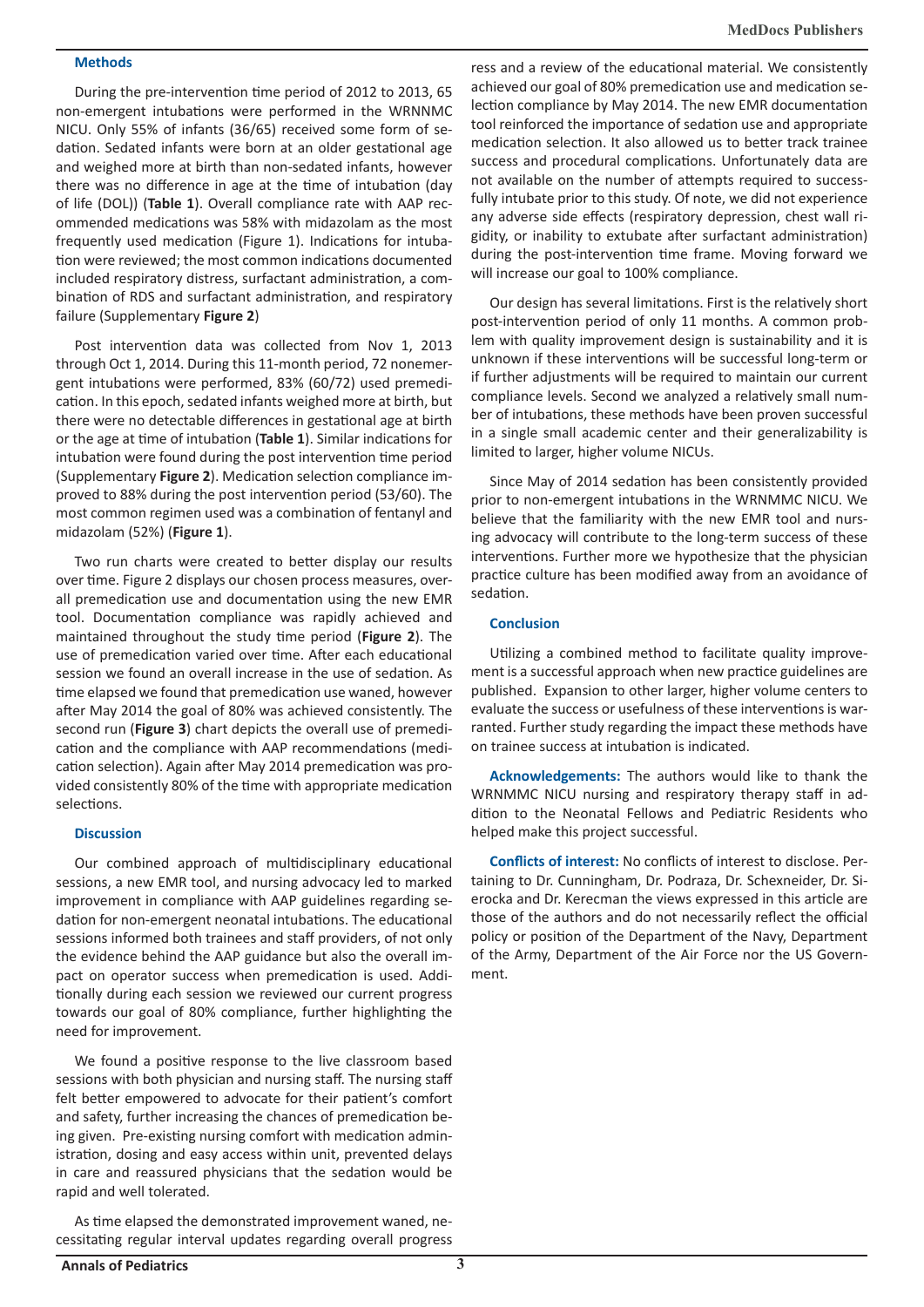

| Operator:                                                                                                                                         |           |                                                         |                                                                              |  |
|---------------------------------------------------------------------------------------------------------------------------------------------------|-----------|---------------------------------------------------------|------------------------------------------------------------------------------|--|
| Supervisor:                                                                                                                                       |           |                                                         |                                                                              |  |
| #1 Assisting Physician(s):                                                                                                                        |           |                                                         |                                                                              |  |
| N1<br>Assisting Nurse(s):                                                                                                                         |           |                                                         |                                                                              |  |
| TIME OUT CONDUCTED IN ACCORDANCE WITH WRNNAC UP INSTRUCTION?                                                                                      |           |                                                         | $\n  R$ NO $\n  or$<br>YES                                                   |  |
| Indications:                                                                                                                                      |           |                                                         |                                                                              |  |
| This M                                                                                                                                            |           | infant is being intubated to treat respiratory failure. |                                                                              |  |
| written Informed Consent on chart?                                                                                                                | Yes       | NO I                                                    |                                                                              |  |
| Anesthesia: Yes<br>$\n  6\n  6\n  7\n  8\n  8\n  8\n  8\n  8\n  8\n  8\n  8\n  8\n  8\n  8\n  8\n  8\n  8\n  8\n  8\n  8\n  8\n  8\n  8\n  8\n  $ | П         |                                                         |                                                                              |  |
| mcg/kg of<br>71<br>$\mathbf{1}$                                                                                                                   | fentanyl  | was given for                                           | analgesia.                                                                   |  |
| $0.1$ mg/kg of<br>92                                                                                                                              | midazolam | was given for                                           | sedation.                                                                    |  |
| #3 0.01 mg/kg of                                                                                                                                  | Atropine  | was given for                                           | vagolytic.                                                                   |  |
|                                                                                                                                                   |           |                                                         |                                                                              |  |
|                                                                                                                                                   |           | Oral Intubation masepharyngeal Intubation               | Fiberoptic Intubation                                                        |  |
| Type of Intubation:                                                                                                                               |           |                                                         | П                                                                            |  |
| direct larvagescopy, fiberoptic intubation                                                                                                        |           |                                                         |                                                                              |  |
| Using<br>blade size (00.0.1)                                                                                                                      |           |                                                         | mm internal diameter endotracheal tube                                       |  |
| was passed into the trachea on the                                                                                                                |           |                                                         | attempt. confirmed with (check boxes) pedicap, bilateral BS,<br>mist in tube |  |
| and the tube was taped and secured with the tip                                                                                                   |           | from the                                                |                                                                              |  |
| A post-intubation chest radiograph:                                                                                                               |           | □ Was Ordered. □ Was Not Ordered.                       |                                                                              |  |
| complications                                                                                                                                     |           | staff signature                                         |                                                                              |  |
|                                                                                                                                                   |           |                                                         |                                                                              |  |
| other comments                                                                                                                                    |           |                                                         |                                                                              |  |

#### **Supplamentary Figure 1:** Change in medication selection between

the pre-intervention and post-intervention epochs







**Figure 2:** Process measures. Percentage use of premedication and

2012 Nov Dec Jan Feb Mar Apr May Jun Jul Aug Sep

compliance with new EMR tool over time (months)

**Figure 3:** Outcome measures. Percentage of premedication use and medication compliance over time (months).